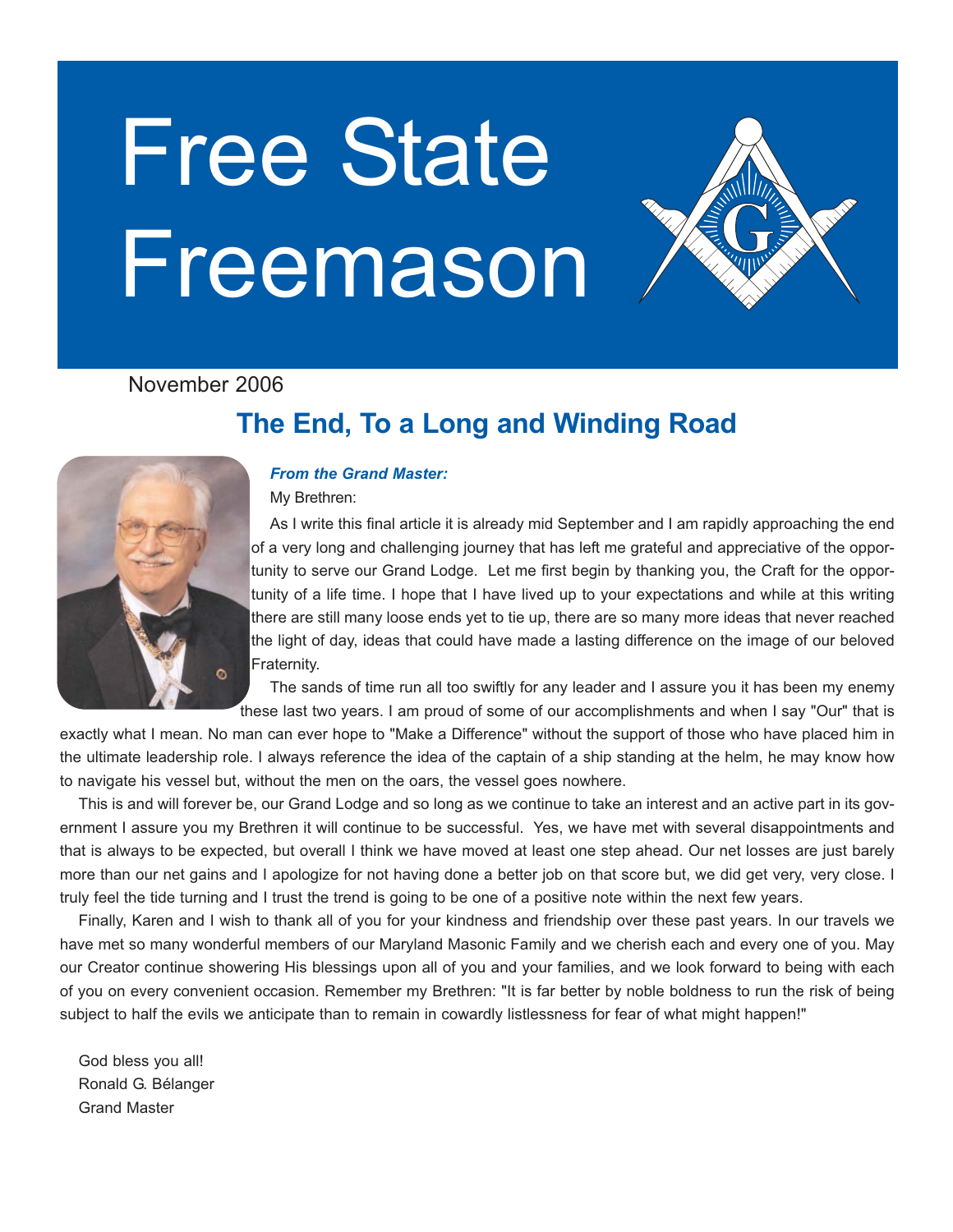Deadlines for submitting articles & information for publication in the *Freestate Freemason*: the 20th of January, March, May, July, September, November. These dates are firm as the issue must be formatted and given to the AASR the last day of these months.

Grand Lodge of Maryland 304 International Circle Cockeysville, MD 21030

410-527-0600 tel 410-527-1276 fax

FSFM@covad.net

http://www.mdmasons.org/gl

#### **Article Submission**

These points should be followed for articles submitted for inclusion in the Free State Freemason publication: Original pictures or pictures from a digital camera on disk are fine - use the highest resolution.

Ink jet prints or newspaper pictures **will not reproduce satisfactorily.**

If you desire return on the pictures they must have submitting individual's name on back.

Pictures should have accompanying documentation detailing who is in the picture and what the picture represents if not accompanied by an article. Articles must be typewritten.

Articles can be submitted to the editor by e-mail, fax, regular mail or dropped off at the Grand Lodge office.



**The Grand Lodge of Maryland Ballroom Rentals**

**Contact:** Raymond J. Vogel, Ballroom Coordinator at 410-527-0289 E-Mail: glballroom@covad.net, Fax 410-527-0289

**Office Hours:** 10:00 a.m. - 3:00 p.m.- Monday - Friday by appointment. **Catering:** Approved list of caterers.

**Ballroom Capacity:** Receptions, 320, with a nice dance area. 410 for banquets without dance area. Separate room for Weddings and Special Events. **Rates:** Call for information.

**Parking:** Free on site, 178 spaces.

**Information:** Foyer is marble with a fantastic staircase. Ballroom is 55 ft. x 111 ft., with hardwood floors. Twelve brass chandeliers, dance area depends on table setup. A must see in person to really see and feel the beauty of this facility. Call us and come see our Ballroom in this beautiful Hunt Valley setting.

#### **License Plates**

Masonic License plates are available to Maryland Masons, with vehicles registered in Maryland, as well as their wives, widows, and sons and daughters living at home.

You do not have to wait for renewal of registration. Call Ray Vogel at 410- 527-0600 to find out how it works and how easy it is to put them on your vehicle. Ray is available during regular business hours Monday through Friday. **Be proud of your fraternity and display these plates on your car this year.**

## **Chair Plaques & The Tree of Life**

**Chair Plaques** are for chairs located in the Corinthian Room on the second floor of Grand Lodge. You may have your own name on a plaque, or have it in memory of, or to honor a person, club, or group.

**The Tree of Life** is located in the main lobby of the Grand Lodge Building. You can sponsor a leaf on the tree, or have it in memory of, or to honor a person, club, or group.

The Chair Plaques and the Tree of Life leaves cost only \$200.00 each. This provides you with up to four lines on either, with twenty-one characters per line. What a wonderful way to remember someone. Call Ray Vogel at the Grand Lodge at 410-527-0600 to make arrangements for yours.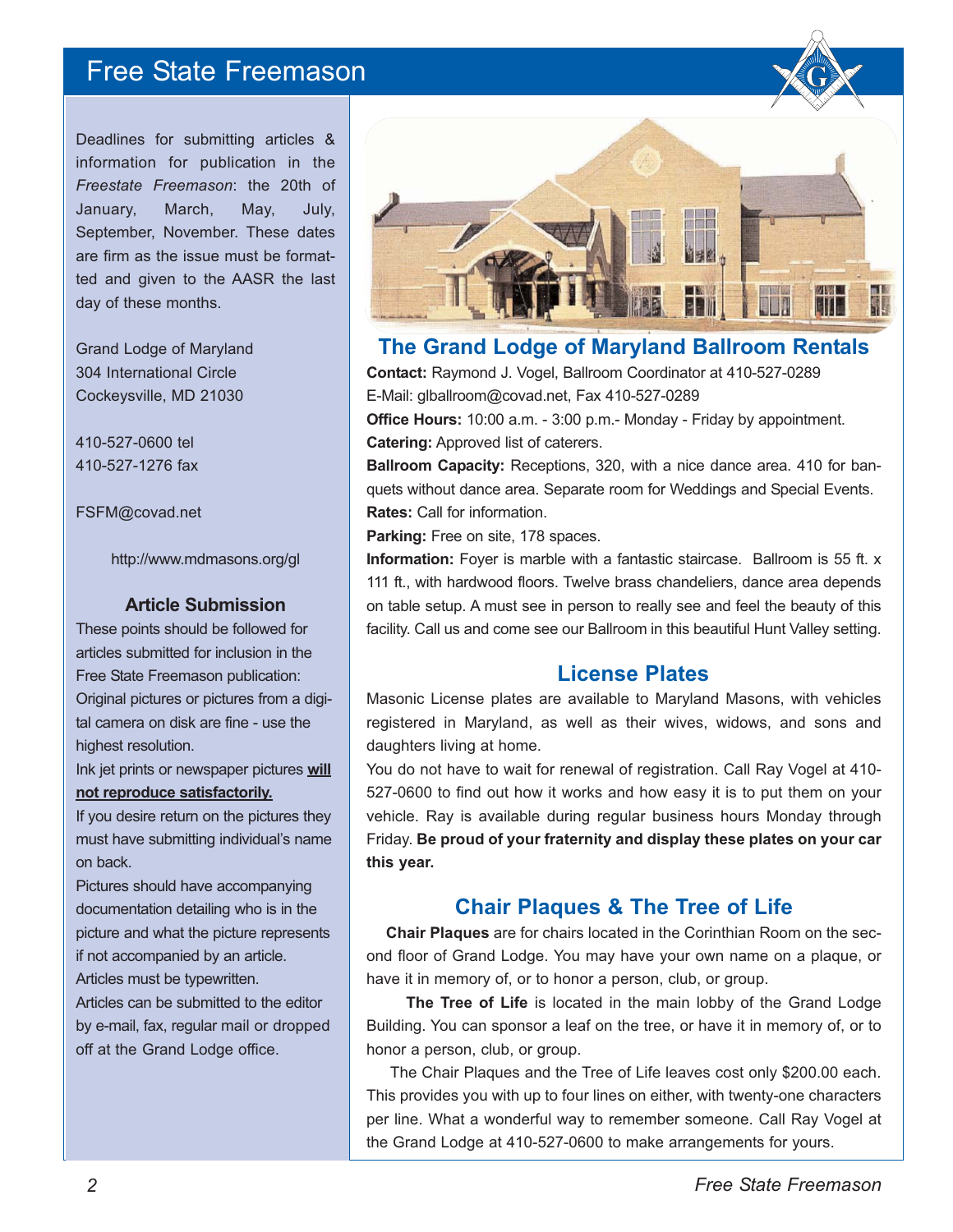

#### **Gathering of Masonic Family**

On April 17th 2006, Tuscan Lodge No. 202 had a program on the York Rite with Bros. Stephen J. Ponzillo, III and James B. Coker as guest speakers. The positive result of this evening was seven petitions presented to Bro. Stephen.



*(Above: Richard Uren, Asst. Grand Tyler, Stephen J. Ponzillo, III, R.W. Sr. Grand Warden, W.M. Robert S. Yingling, James Coker, Past Sr. Grand Deacon and John McClay, Grand Inspector - All active members of York Rite.)*

#### **50 Year Service Award**

On Tuesday, June 13th 2006, at Bonnie Blink Daylight Lodge No. 1, Brother Charles J. Truitt, Jr., of Lafayette Lodge No. 111, received his 50 Year Grand Lodge Service Pin and Card from Grand Inspector Avrum (Al) Tamres and



Worshipful Master Louis J. Bandell, Jr. *(pictured above).* Brother Truitt was very apprecia-

tive to receive his Service Award, especially at Bonnie Blink, since he was Worshipful Master of the Daylight Lodge in 1998! Brother Bandell, is so pleased to see that many of the Brothers are electing to receive their Service Pins at Bonnie Blink Daylight Lodge No. 1, which is a perfect venue for those Brothers who cannot get out to their Mother Blue Lodge at night and much rather prefer a Lodge setting. Family and Friends are welcome to attend this presentation who, for some Brothers, is a once in a life time experience to be shared by all loved ones. Bonnie Blink Daylight Lodge No. 1 meets on the 2nd Tuesday of the month at 10:30am. Brother Bandell can be reached at 410-252-6020.

#### **Camp Springs Lodge No. 227 Celebrates 50th Anniversary**

The members of Camp Springs Lodge No. 227, along with their ladies, friends and visiting brothers celebrated the lodge's 50th year Saturday May 6th 2006, with a night of dinner and entertainment at The Club, Andrews Air Force Base, Maryland.

The golden anniversary celebration turned out to be a sort of a reunion among members and families. Two of the original founders or charter members were present, Brothers George Christman, PM and Ned Waters. Graced by none other than Camp Springs own Past Master, the Most Worshipful Ronald G. Bélanger, Grand Master of A.F. & A.M. of Maryland, who

proudly congratulated the members. He spoke before the crowd of equally proud members and even supporting visiting brethren outside Grand Lodge of Maryland and narrated some of the memorable events as well as colorful accomplishments of the lodge and its Past Masters that took place during the past years.

PM Pat Curtis, Secretary and chairman of the anniversary welcomed the visitors and thanked his committee members. The Capital Barbershop Quartet, who wowed the audience with their brotherly harmonious serenade, provided entertainment for the night. Red roses were distributed to the ladies present and Masonic coins commemorating the 50th anniversary were given to the male visitors. Also present that evening was Grand Inspector James G. Howcroft, PM, who was presented his 60th-year pin as a Master Mason by GM Bélanger himself. The occasion ended with the closing remarks of Grand Inspector Richard Shaffer, PM and current two-time Worshipful Master Miguel P. Banagan, thanking everyone who made the anniversary celebration a success.

The following Tuesday May 9th 2006 was a continuation of the celebration. At 5:30 PM, officers and interested brothers assembled at Bell Methodist Church to commemorate the first meeting of 50 years ago. After a fantastic dinner prepared by PM Ernie Birckhead, Asst. Grand Chaplain

*(Continued on page 4)*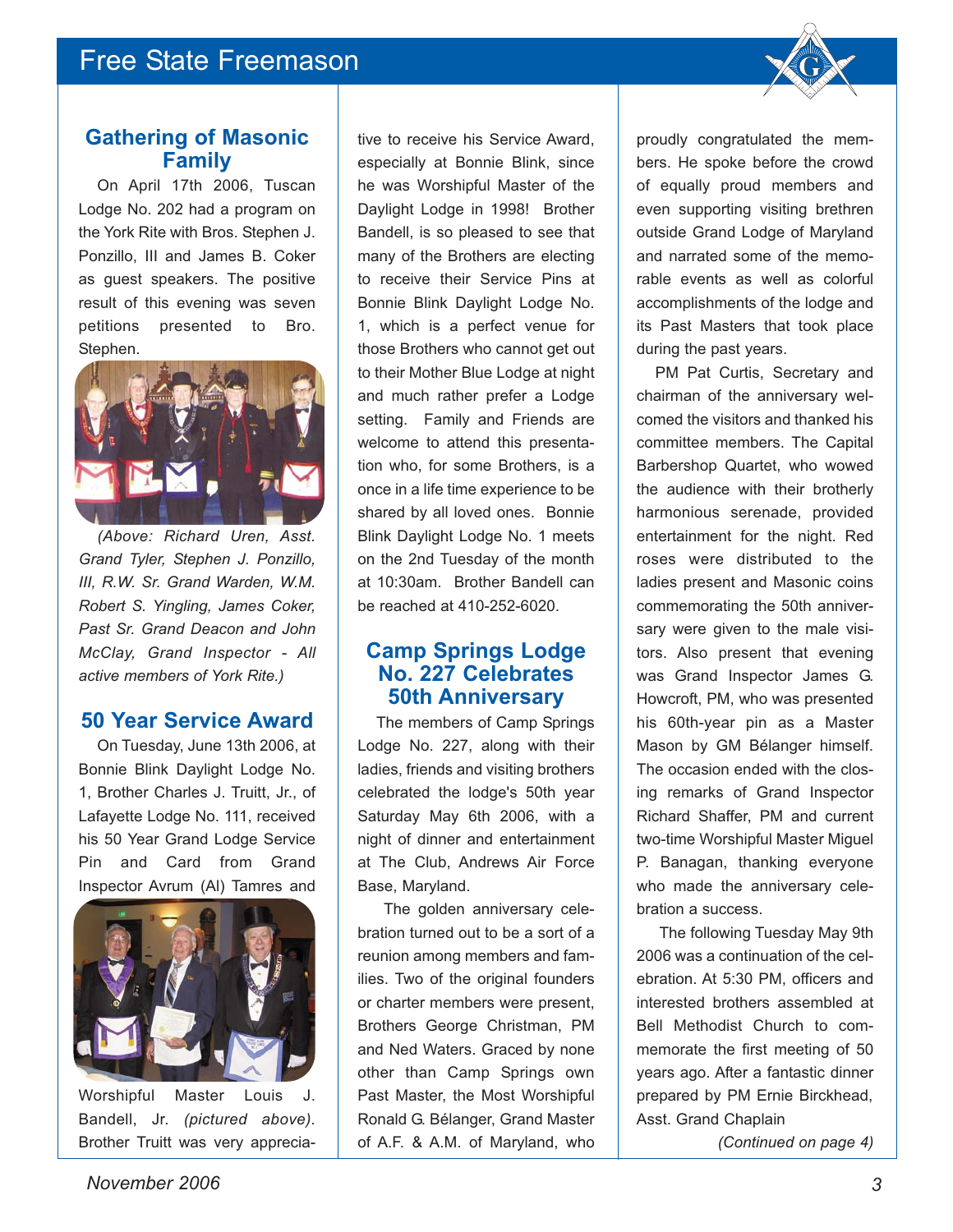

Maurice Rackey and Bob Lee; WM Miguel P. Banagan, received with honors the Grand Master and his line of officers. MWGM Ronald G. Bélanger greeted the brethren and introduced the Grand Officers who traveled with him and handed back the gavel to the Worshipful Master.

Next in the agenda of the stated meeting, WM Banagan introduced the guest speaker who was eagerly awaited by visiting brethren in attendance, the Illustrious Bro. S. Brent Morris, managing editor of the Scottish Rite Journal, Past Grand Director of Ceremonies, GL of Maryland and one of the world's foremost Masonic scholars and author of several Masonic titles. Currently, he is the Junior Warden of Quator Coronati, the famed research lodge of the Grand Lodge of England. Bro. Morris talked about the Politics of Masonry as well as pre-revolutionary American Masonry. WM Banagan, informed the brethren present that Bro. Morris is the author of the newly published book entitled "Complete Idiot's Guide to Freemasonry".

PM Jerry Jordan who traveled from Florida was called to summarize the history of the lodge. The charter of Camp Springs Lodge 227 was granted on May 15th 1956 by MWGM Arthur W. Dowell with following brothers as officers: Albert Kroll, WM; Clarence Clayton, SW; Cecil Holsinger, JW; Jack Ferrel, Secretary and Herbert Poundsberry, Treasurer.

Before closing the lodge, GM Bélanger spoke about the Past Masters who continuously dedicate themselves for the betterment of Camp Springs Lodge. To the GM, Camp Springs Lodge No. 227 represents the epitome of the best of what the members can accomplish and more if only everyone really can work towards achieving a common goal.

The lodge is located at 6311 Old Branch Ave.,Camp Springs, MD 20748, (301) 449-9793.

#### **Daylight Lodge No. 1**

My Brethren, can you still remember the moment of thrill when you were finally raised to the Sublime Degree of Master Mason? How those many long hours spent with your instructor learning the catechism of the Degrees now seemed more worthwhile. You had reached that elusive goal and you were now full of vigorous enthusiasm.

Now if you will, fast forward your life to today. Your eyes are such you no longer drive at night. It seems like such a bother to call one of your Brothers and ask for a ride to Lodge. So what is there to do? The answer is right before your eyes and yet you probably didn't even think of it.

We call it Daylight Lodge No. 1 and it meets at the Grand Lodge on the second Tuesday of each month, except July and August. The name is Daylight Lodge which means it calls on at 10:30am. You don't need to drive at night and, matter of fact, you may not need to drive at all. There are probably

Brothers who live near you that would be happy to pick you up and bring you with them. Our meetings are short and we usually have a speaker with information that you would like to hear. You can bring your better half to most meetings and they can hear the speaker also. We close lodge and bring the ladies in.

Brethren, come join us and rediscover Masonry. There is Brotherly Love and affection and you and your Lady will be warmly welcomed.

## **Southern Maryland Masons Dedicate Cornerstone for Civista Medical Center**

In a ceremony kicking off the public launch of Civista's capital campaign, members of Perseverence, St. Columba, and other Southern Maryland Lodges as well as representatives from the Grand Lodge of Maryland led a ceremony dedicating the cornerstone for the expansion of Civista Medical Center.



*(Pictured above is the procession of the Craft representing nine Masonic Lodges of Southern Maryland, for a total of 30 Master Masons involved in this public event.* 

*(Continued on page 5)*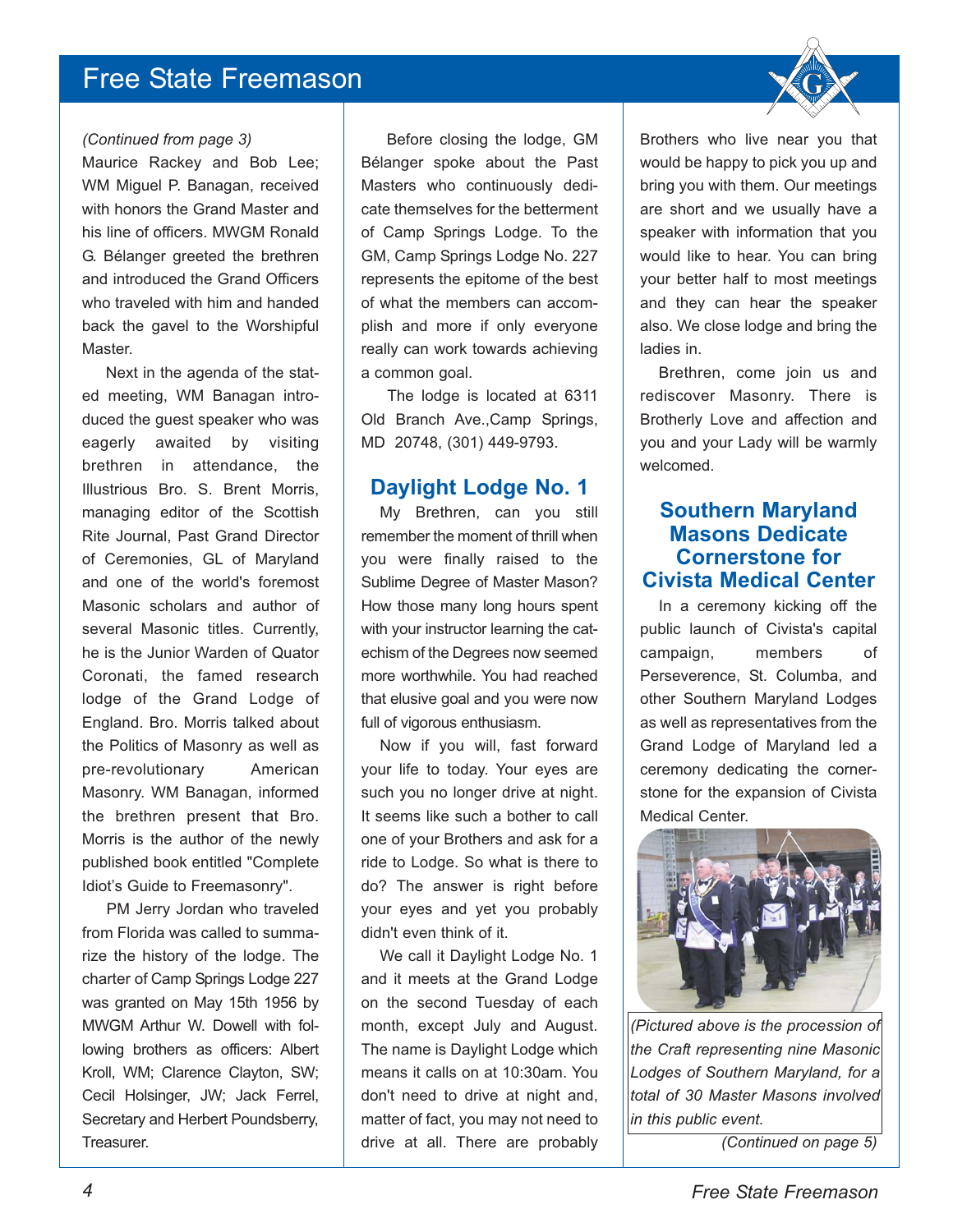#### *(Continued from page 4)*

The cornerstone dedicated was a brick set aside during the demolition of the LaPlata Town Hall in 2005 to make room for the expansion project. That building was the site of the former Jarwood Clinic, where J. Parran Jarboe, MD and Arthur O. Wooddy, MD had their medical practice for many years.



*(Pictured above are from left to right: William A. Holt, WM No. 150; Henry L. Pierce, Jr., PM and construction superintendent; Doug Souris, PM No. 208; Fred White, PM No. 208)*

The cornerstone now rests in the South East corner of the four-story tower which will house an expanded emergency department, two 30 bed private patient units, and new state of the art surgical suites.

For nearly 300 years, Masons have joined with communities throughout the United States to lay cornerstones and celebrate the construction of new public buildings. For many, these dedication ceremonies remind us that all enduring things, buildings and people alike, must be built on a firm foundation. While today the ceremony is more symbolic, it represents Masonry's commitment to public institutions. Fundamental for the stability of the building, the cornerstone is generally located at the

point where vertical and horizontal measurements for erecting the structure are made with the cornerstone symbolizing the firm foundation that ensures solid structures. The stones fit into a space left in the brick work and generally seals an offering to the future.

Historic cornerstone ceremonies in the nation's capital include the U.S. Capitol by President and fellow Mason George Washington; the Army War College Building and House of Representatives Office Building by President and Mason Theodore Roosevelt; and the Washington Monument.

During the May 8th ceremony, Civista Medical Center's President & CEO Chris Stefanides, noted that the laying of the cornerstone, "celebrates the milestones we've accomplished in the building project since we broke ground last January and the remarkable steps we are taking toward making a real difference in healthcare for Charles County residents."

### **Thank You**

While traveling through the state of New Mexico, two of our Brethren met Brother Roland Milton, a Mason from that state, and made a generous contribution to the Masonic Charities of New Mexico.

Brother Milton called the Grand Lodge of Maryland to acknowledge this contribution, however, he did not get the names of our Brothers.

Therefore this goes out as a "Thank You" from Brother Milton and the State of New Mexico to the unidentified Brothers.

## **Maryland Mason Inducted into Montana Masonic Hall of Fame**

Bro. Jim E. Trowbridge, member of Collington Lodge No. 230, Bowie, MD was inducted into the Montana Masonic Hall of Fame at the Grand Lodge of Montana's annual meeting last June for his many contributions to Montana Masonry. Standing in the background is Bro. Jack D. Anderson, Grand Master of the Grand Lodge of Montana. While living in Maryland from 1972 through 1995, Bro. Trowbridge was very active with Masonry serving as Worshipful Master of Collington in 1982, Grand Director of Ceremonies -1986, Grand Inspector from 1988 through 1992 and served as President of the Board of the State Area for 1991 and 1992. He was also active with the York Rite, Order of the Eastern Star,



DeMolay and Jobs Daughters. When Bro. Jim moved to Montana in 1995, he continued to be active with the Masonic family. He served as Worshipful Master of Ionic Lodge in Hamilton for 2002/2003 and Secretary since 2003. He was also Grand Master of the Grand Council of Cryptic Masons of Montana, York Rite, during 2002/2003. Collington is very proud of Bro. Jim.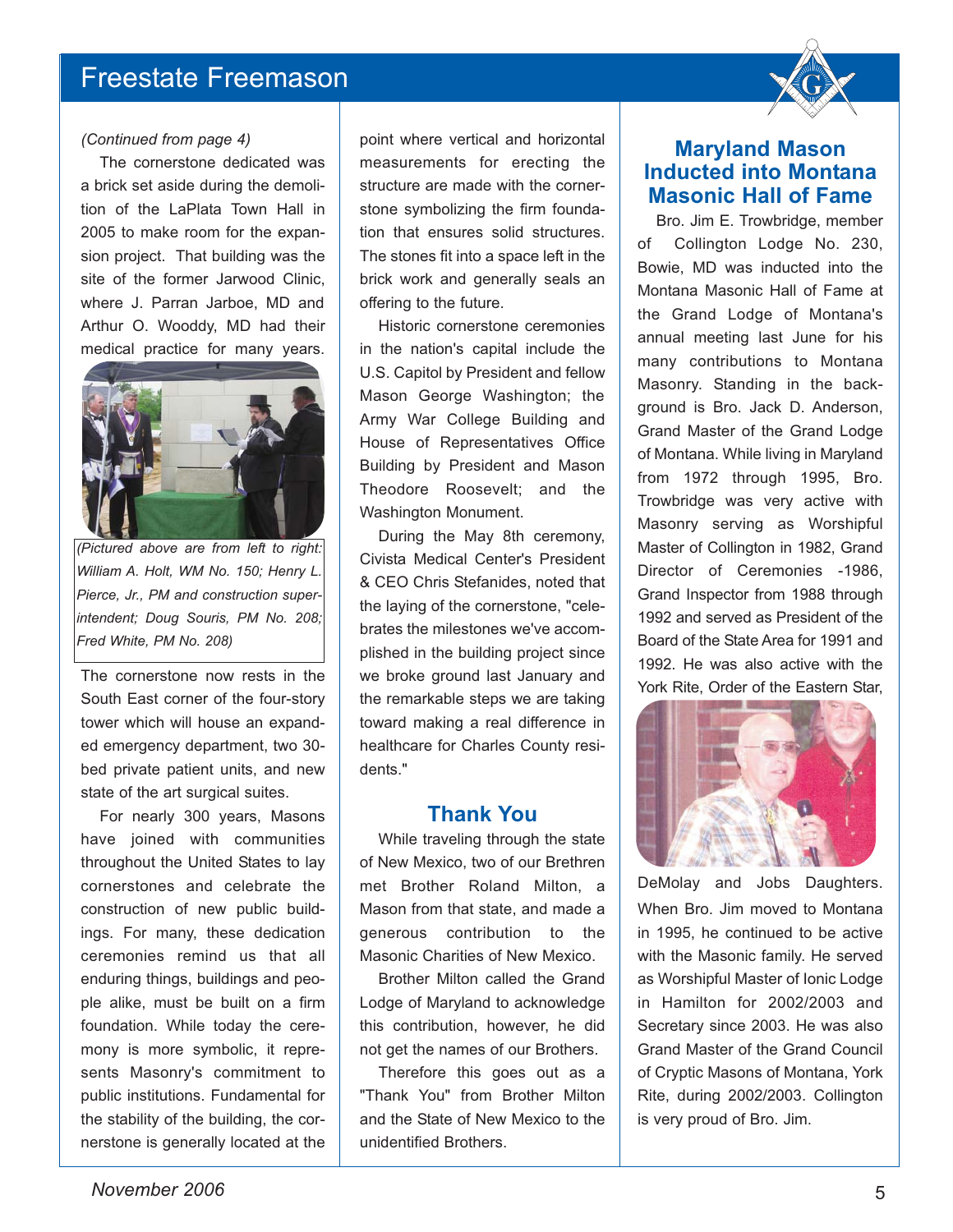

#### **60 Year Service Award**

It was a hot day in July oppressively hot! But, as the day progressed, the weather took a turn for the better! It took some passing thunder storms and high winds to do the trick and the net result was an overcast sky, lower humidity, a nice breeze, and temps about 15 degrees cooler! What a break in the weather and what a pleasure it was for members of Sharon Lodge No. 182 to travel to Brother George Meiser's house to present him with his 60 Year Grand Lodge Service Award. Good weather or no, it is always



fair weather when honoring one of our own on such a special occasion. As the picture shows, with Bro. George Meiser seated in the "Chair of Honor", our Grand Inspector Bro. John Rafine presented the Certificate and Pin, while WM Brian Robinson, with Wallet Certificate Card in hand, made that presentation, as well. Bro. Ted Stegmiller, in the center, is flanked by Bro. Warren DeColigny, P.M., Chaplin and Bro. Oliver Strong, P.M., S.D.

Congratulations, once again, Brother George. It was a pleasure for all of us to be Masons and to share in your happiness!

#### **9th Annual Lodge of Low Vale**

On May 20th, 2006 Jephthah Lodge held its 9th Annual Low Vale at the Rocks State Park.

On this evening two Brothers were passed to the Fellowcraft Degree, Brothers William Woodring and Richard Feit, both from Jephthah Lodge #222.

The Officers of the Lodge for the evening were introduced by the Worshipful Master of Jephthah Lodge #222 Daniel S. Adams PM.

If you've never been to a Lodge of Low Vale, what you've missed is the opportunity to see our Masonic Ritual performed at its finest and in the greatest of Temples, the Temple of the Grand Architect of the Universe.

The carpeting is the lush green grass, its walls are the mighty oaks, maples and pines, and the ceiling is the vast displays of our universe. As dusk falls you then notice that the lighting for the Lodge is nothing more then candles, lanterns and torches. The only thing familiar is the furnishings of the Lodge.



On behalf of the members of Jephthah Lodge, we thank all the Brothers who attended and made this 9th Low Vale a success, and a Special Thanks to our Low Vale committee.

#### **MMH Resident's Crab Feast**

The residents of Bonnie Blink and friends of the Grand Master were treated to a crab feast on August 10, 2006. The "crack crew" at the Masonic Homes put together crab cakes, piles of steamed crabs, ribs and chicken and brought the residents over to the



ballroom in the Grand Lodge building. The sounds of Frank Sinatra were heard above the pounding of mallets and peals of laughter and chatter. This annual event is looked forward to by everyone at the Homes and was enjoyed by all. Thank you Grand Master!

### **Masonic Care Bears Presented to Johns Hopkins Bayview Pediatric Unit**

Recently, members of Highland Lodge No. 184 presented the first supply of "Masonic Care Bears" to the Johns Hopkins Bayview Pediatric Unit for their use in calming and cheering up injured and burned children. The plush bears, wearing a yellow shirt with the slogan "Masons Care", each have a card attached identifying the donor Lodge to the parents. Ms. Ceal Cury of the Pediatric Unit

*(Continued on page 7)*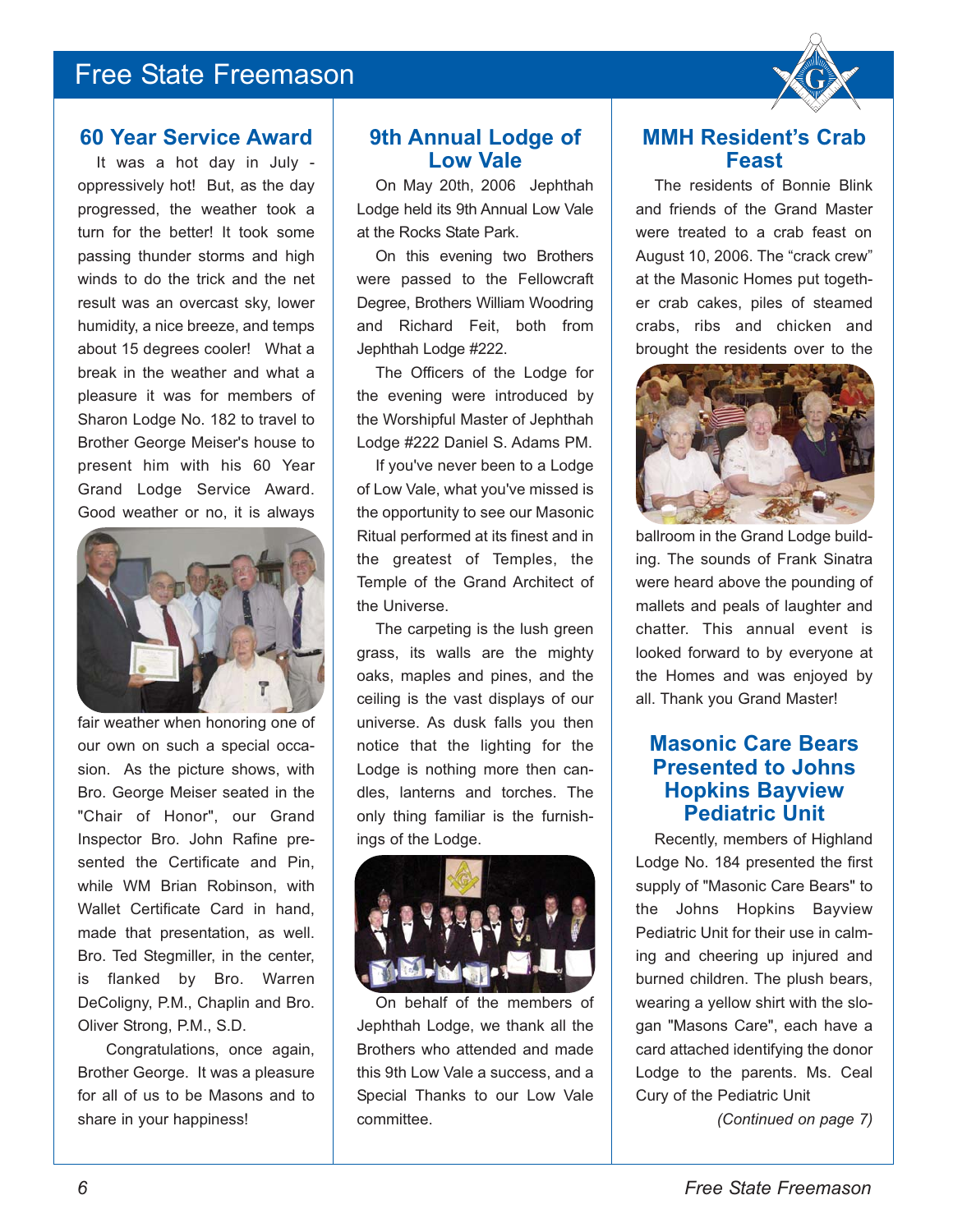

#### *(Continued from page 4)*

gladly accepted the donation, looking forward to putting the bears to good use. Often, such a seemingly small gesture makes a



marked difference in an injured child's attitude towards the Staff members and the treatment needed to restore the child to health. The bears were presented on behalf of the Lodge by Tom Landerkin, PM; Bill Marshall Treasurer; and Ray Willner, Chairman of the Lodge's Board of Trustees. The gorilla was not identified.

#### **St. Columba Open Golf Tournament**

On June 5 of this year, St. Columba Lodge held their annual golf tournament and raised \$2,000 for the MSA/USO "Operation Phone Home" program. We wish to thank all the brethren, volunteers, advertisers, and golfers who



made this event a success. This was our ninth Tournament, and we

have now raised over \$10,000 for various charities. This year the Wally Zinn Memorial Plaque was awarded to the team of Salyers, Mudd, Mudd and Mudd. We thank everyone for making this event a success.

### **Masonic Compact**

Because I am a Freemason:

I believe that freedom of religion is an inalienable human right and tolerance an indispensable trait of human character; therefore, I will stand in my Lodge with Brothers of all faiths, and respect their beliefs as they respect mine, and I will demonstrate the spirit of Brotherhood in all aspects of my life.

I know that education and the rational use of the mind are the keys to facing the problems of humanity; therefore, I will bring my questions and my ideas to my Lodge, and strive to advance the growth of my mind alongside my Brothers.

I know that the rich tradition of Freemasonry and its framework of Ritual are important platforms for growth and learning; therefore, I vow to stand upon these platforms to improve myself as a human being, and I vow to help in the mission of the Craft to provide tools, atmosphere, challenges and motivation to help each Brother do the same.

I know that charity is the distinguishing human virtue, and that personal community service is the best demonstration of one's commitment to humanity; I acknowledge that words without deeds are meaningless, and I vow to work with my Lodge to provide service to the community, and to promote charity, friendship, morality, harmony, integrity, fidelity and love.

I know that my obligation to community extends beyond my local sphere and is plainly fulfilled in my patriotism love of my country, obedience to its laws and celebration of the freedoms and opportunities it symbolizes.

I know that leadership is best demonstrated by commitment to serving others; I will therefore participate in, and help work at improving individual leadership skills, and serve the Brothers of my Lodge to the best of my ability.

I know that friendship, fidelity and family are the foundations of a well-lived life; I therefore vow to be a faithful friend to my Brothers, as I expect my Lodge to respect my personal obligations, and to treat my family as though my family were their own.

I know that the last great lesson of Freemasonry, the value of personal integrity and the sanctity of one's word, is a lesson for all people in all times; I therefore vow to be a man of my word.

I know that Masonry's power is best exercised when its Light is shared with the world at large; I therefore vow to bring the best of myself to my Lodge, in order that my growth might be fostered and nurtured, and to present myself to the world as a working Freemason, on the path to building a more perfect temple.